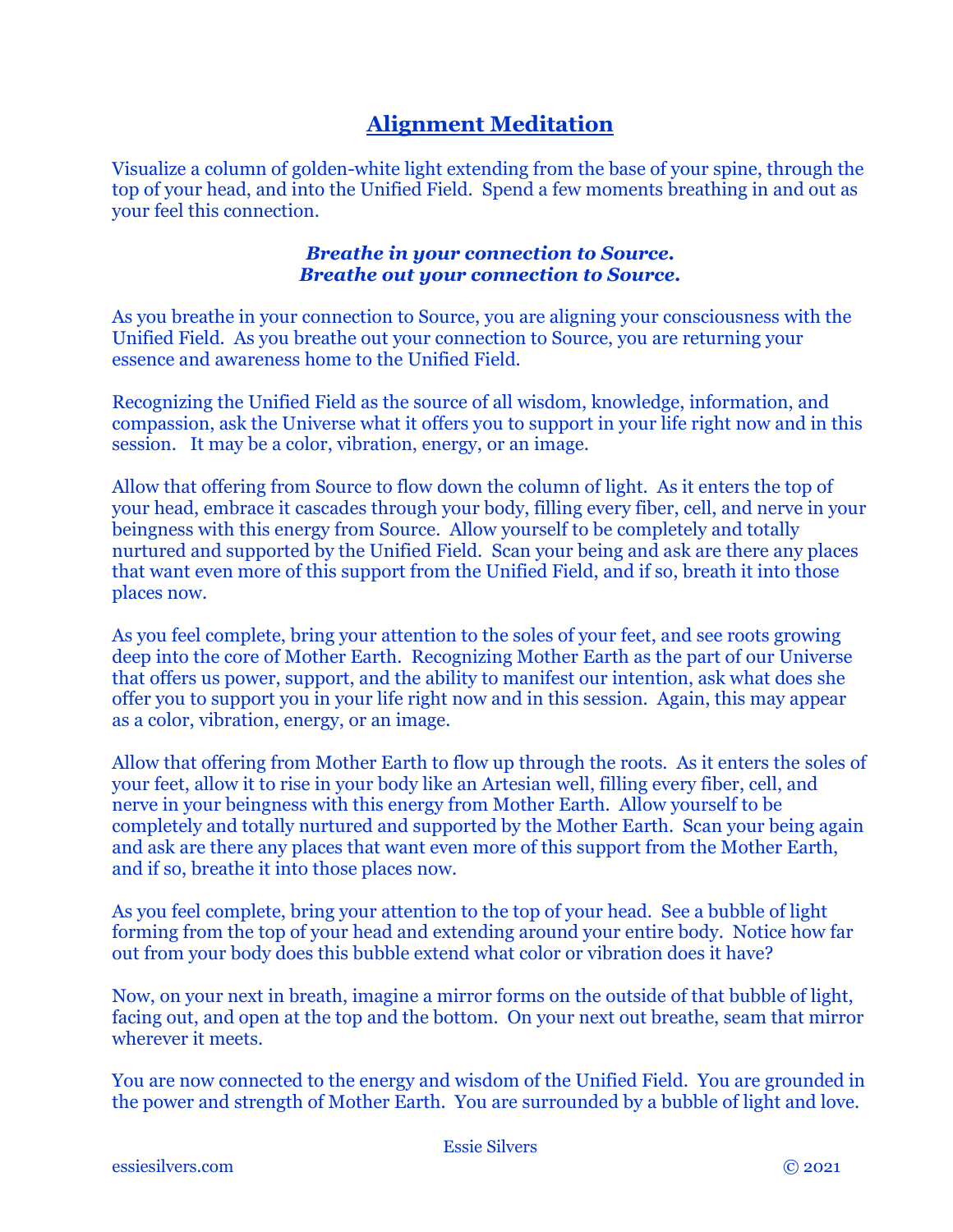You are protected by a mirror that shields you from all negativity. Only love and light may pass through that mirror. Everything else that does not serve your highest light bounces off and is transmuted by the universe into another form.

Now, take three slow, deep breaths. As you breathe out, push through that mirror anything and everything that does not serve you in your life right now and is not in alignment with your intention for this session. You may consciously now what that is, you may not. It does not matter. Simply affirm that by your third breath all that does not serve you has been purged from your beingness and has been transmuted by the Universe as it passes through the mirror.

When you feel complete, return your attention to the column of light extending from the base of your spine into the Unified Field.

As we open the Akashic Records, continue to:

*Breathe in your connection to Source. Breathe out your connection to Source.*

*~~~~~~~~~~~~~~~~~~~~~~~~~~~*

# **How and Why This Works**

Doing this meditation regularly creates energetic pathways that make it easy to access this pattern quickly.

- The energy of the Universe is flowing from above into your body—your connection to the Unified Field—the Mind of God.
- You are grounded into the core of Mother Earth and her power and strength are flowing easily through your entire body—allowing you to use her strength to walk forward and manifest your intentions.
- You are surrounded by a bubble of love and support.
- You are protected by a mirror facing out—affirming that only love and light can reach you.
- You are purging from your being any and all things that do not serve you, knowing that as they pass through the mirror they are transmuted by the Universe and cannot return to you.
- The openings at the top and bottom of the mirror maintain your constant connection to the Universe and to the power and strength of Mother Earth.
- The energies you work with may be different every time you do this meditation. Just pay attention to what calls you at any given moment.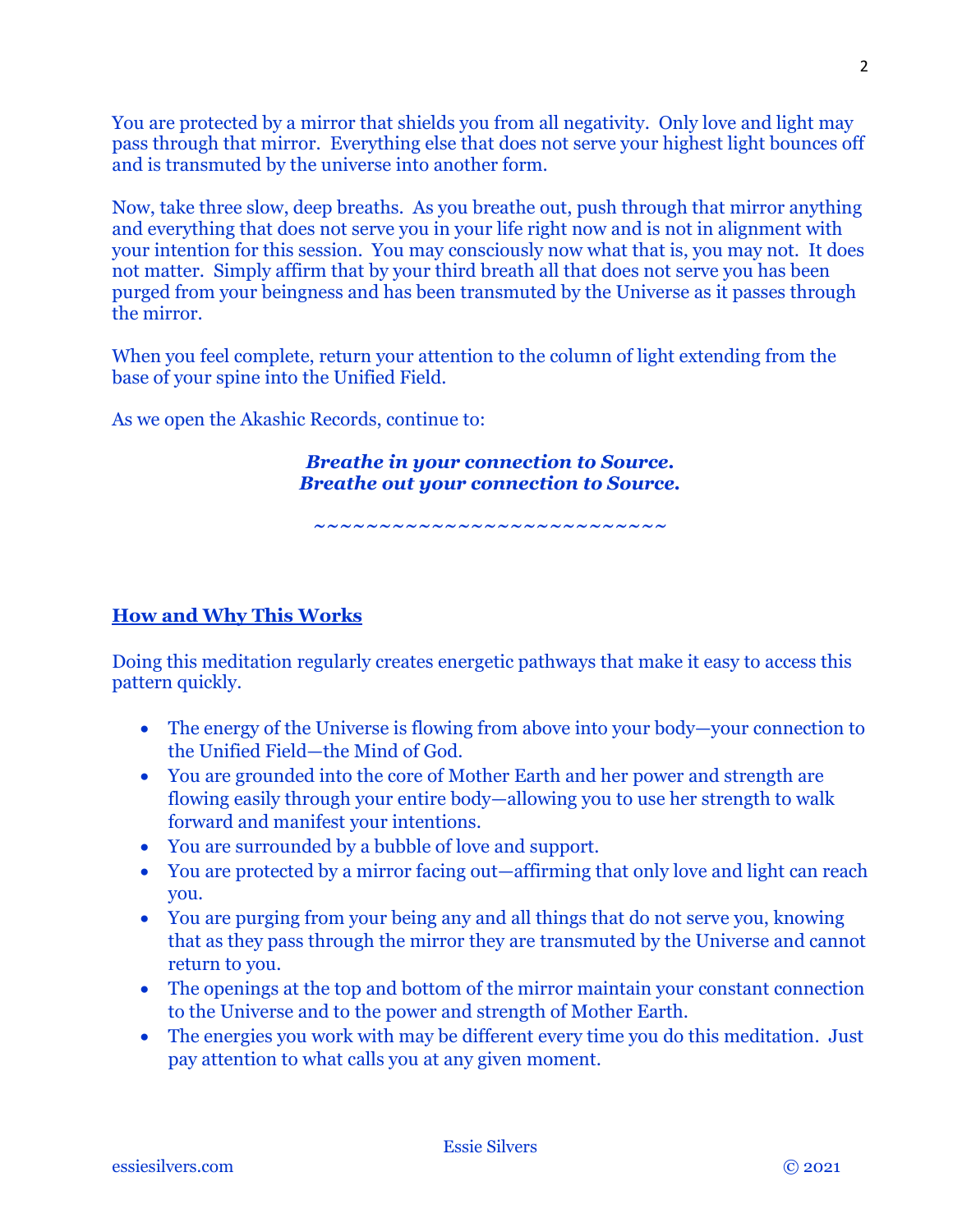#### **When to Use the Alignment Meditation**

#### **For Yourself:**

The meditation can be employed at any time. It is a useful way to begin and/or end your day. It is also especially useful in situations where you are anxious, feel unsafe, or want to shield yourself from negativity.

## **For Children:**

This is a great tool to teach children to help them calm themselves. Some children are overwhelmed by the stimulation of the world today—making it challenging to function in school, at home, and even to get to sleep. Adopt a language your child will understand and walk them through this meditation several times (bedtime is a good time to introduce this). They will quickly learn the technique. Make it fun and employ their imagination. If they are receptive to it, you can teach them how to do this in three breaths in the event they feel threatened and want to alignment themselves quickly. (Refer to section below on Programming the Alignment Meditation.)

#### **On Behalf of Others:**

For the most part, this meditation best done by the subject themselves (even if being led in the meditation by someone else). However, there are times when you might want to help center and protect someone when they cannot do it for themselves. For instance, for someone who is unconscious or incapacitated and children too young or unable to understand the process.

If you use this technique for someone else, please know it will only work if it is indeed in their highest light and if your intentions are clear and clean.

## **Programming the Alignment Meditation into Your Body**

Once you have done the Alignment Meditation regularly and with consciousness, you can program your body to complete this in three breaths. While I do not recommend this as a regular practice, it is extremely helpful to have the energetic pathways in your body and consciousness in the event of emergencies (see my reference below to my husband's heart attack).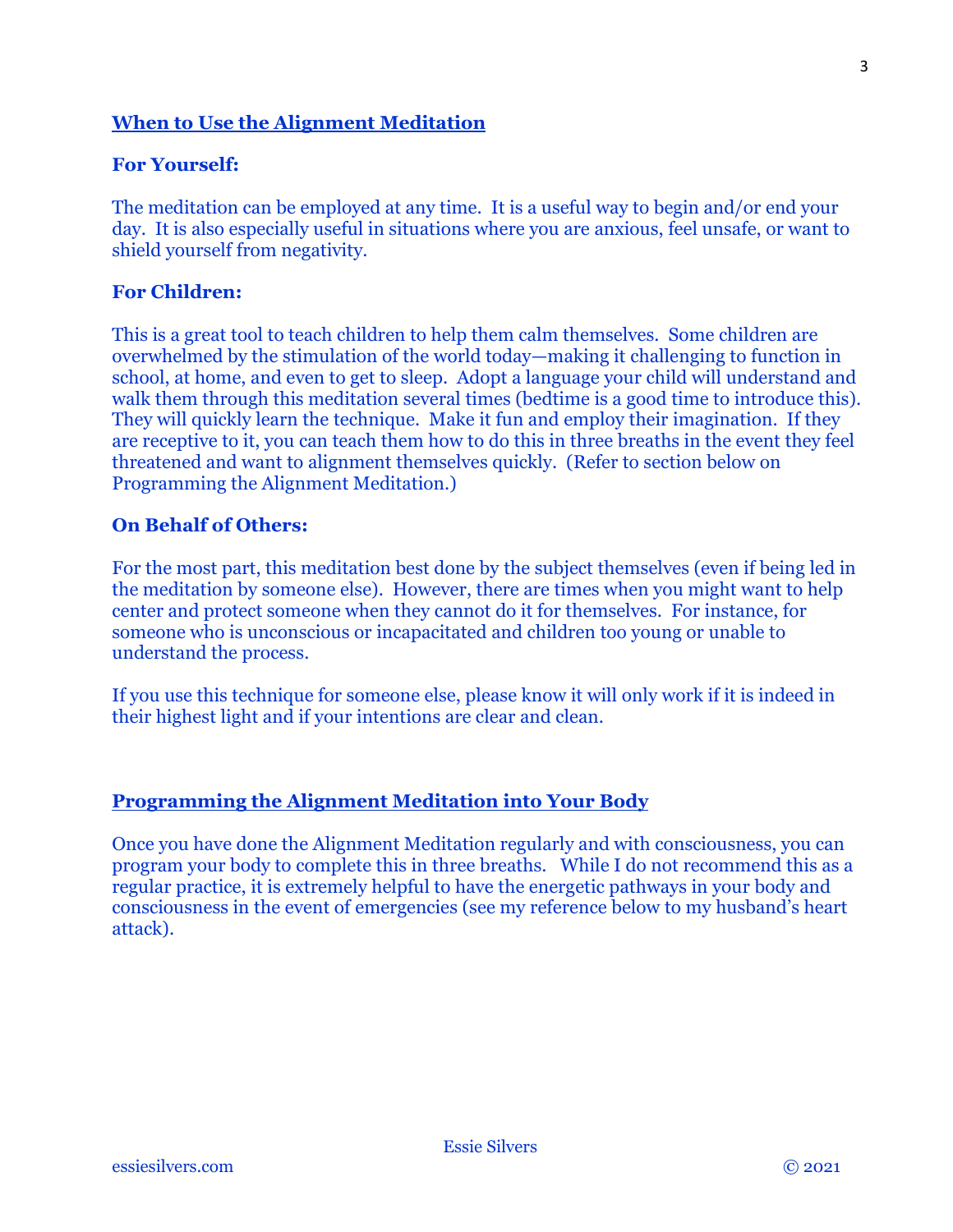4

In that event, tell the Universe you are doing the Alignment Meditation in three breaths. Then, follow this pattern:

| <b>Breath One:</b> | Breathe <b>IN</b> energy from Unified Field over and through your entire body.                                                      |
|--------------------|-------------------------------------------------------------------------------------------------------------------------------------|
|                    | Breathe <b>OUT</b> sending that energy through roots from the bottoms of your<br>feet, anchoring you into the core of Mother Earth. |
| <b>Breath Two:</b> | Breathe <b>IN</b> energy from Mother Earth, letting it rise up through the roots,<br>then your entire body to the top of your head. |
|                    | Breathe <b>OUT</b> creating a bubble of light/energy around you.                                                                    |
|                    | <b>Breath Three:</b> Breathe <b>IN</b> bringing the mirror facing out around you, open at the top and<br>the bottom.                |

Breathe **OUT** and fuse the mirror where it meets.

# **Examples of How to Use the Process**

## **Example 1:**

Ten days after having a "widow maker" heart attack, my husband's cardiac monitor alarmed while he was at rehab. He called and asked me to meet him because there was a very real chance he was having another heart attack.

For me to support him in that situation, I needed to be centered and calm. When I reached the facility, I entered the elevator to ascend the two flights to where the rehab center was. While on the elevator, I closed my eyes and did the Alignment Meditation in three breaths. Even though I was deeply concerned about what I was walking into, this practice was all that was necessary for me to consciously connect to the Unified Field and the earth, and to shield myself from any chaos I might encounter when I stepped into the rehab center where my husband was waiting. I was able to do this unnoticed and unencumbered by the people on the elevator talking to each other.

Fortunately, my husband was fine. His heart monitor malfunctioned and triggered a panic attack. My ability to be calm and centered was a great comfort to both of us.